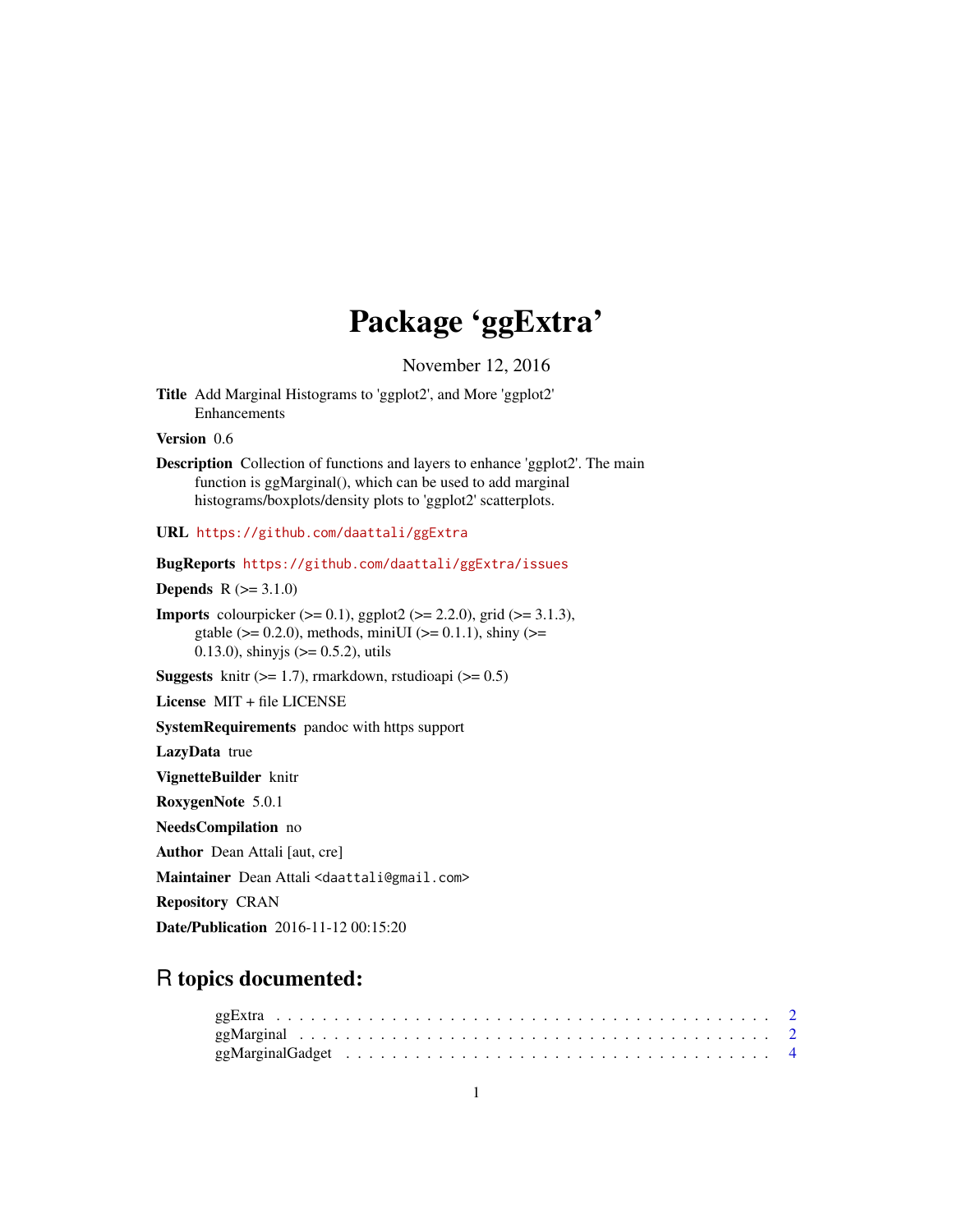<span id="page-1-0"></span>

| Index |  |  |  |  |  |  |  |  |  |  |  |  |  |  |  |  |  |  |  |  |  | ୍ଷ |
|-------|--|--|--|--|--|--|--|--|--|--|--|--|--|--|--|--|--|--|--|--|--|----|
|       |  |  |  |  |  |  |  |  |  |  |  |  |  |  |  |  |  |  |  |  |  |    |
|       |  |  |  |  |  |  |  |  |  |  |  |  |  |  |  |  |  |  |  |  |  |    |
|       |  |  |  |  |  |  |  |  |  |  |  |  |  |  |  |  |  |  |  |  |  |    |

ggExtra *ggExtra*

#### Description

Collection of functions and layers to enhance ggplot2. The main function is [ggMarginal](#page-1-1), which can be used to add marginal histograms/boxplots/density plots to ggplot2 scatterplots

#### Details

View a [demo Shiny app](http://daattali.com/shiny/ggExtra-ggMarginal-demo/) or see the full [README](https://github.com/daattali/ggExtra) on GitHub.

<span id="page-1-1"></span>

| ggMarginal | Add marginal density/histogram to ggplot2 scatterplots |
|------------|--------------------------------------------------------|
|            |                                                        |

#### Description

Create a ggplot2 scatterplot with marginal density plots (default) or histograms, or add the marginal plots to an existing scatterplot.

#### Usage

```
ggMarginal(p, data, x, y, type = c("density", "histogram", "boxplot"),
 margins = c("both", "x", "y"), size = 5, ..., xparams, yparams)
```
#### Arguments

| p            | A ggplot2 scatterplot to add marginal plots to. If p is not provided, then all of<br>data, x, and y must be provided.                    |
|--------------|------------------------------------------------------------------------------------------------------------------------------------------|
| data         | The data frame to use for creating the marginal plots. Optional if p is provided<br>and the marginal plots are reflecting the same data. |
| $\mathsf{x}$ | The name of the variable along the x axis. Optional if p is provided and the x<br>aesthetic is set in the main plot.                     |
| y            | The name of the variable along the y axis. Optional if p is provided and the y<br>aesthetic is set in the main plot.                     |
| type         | What type of marginal plot to show. One of: [density, histogram, boxplot].                                                               |
| margins      | Along which margins to show the plots. One of: [both, x, y].                                                                             |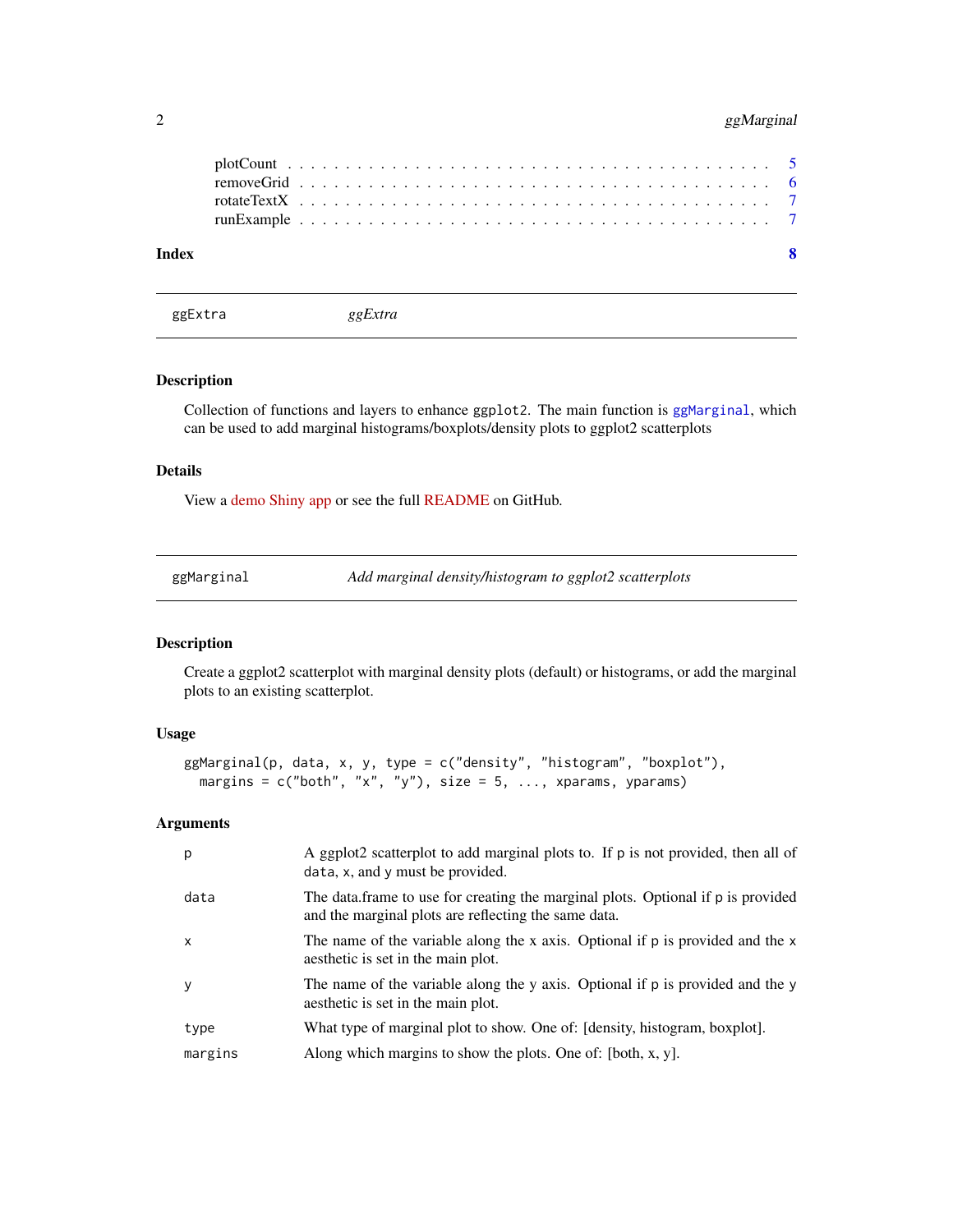#### $gg$ Marginal 3

| size      | Integer describing the relative size of the marginal plots compared to the main<br>plot. A size of 5 means that the main plot is 5x wider and 5x taller than the<br>marginal plots.                                                                                   |
|-----------|-----------------------------------------------------------------------------------------------------------------------------------------------------------------------------------------------------------------------------------------------------------------------|
| $\ddotsc$ | Extra parameters to pass to the marginal plots. Any parameter that geom_line(),<br>geom_histogram(), or geom_boxplot() accepts can be used. For example,<br>colour = "red" can be used for any marginal plot type, and binwidth = $10$<br>can be used for histograms. |
| xparams   | List of extra parameters to use only for the marginal plot along the x axis.                                                                                                                                                                                          |
| yparams   | List of extra parameters to use only for the marginal plot along the y axis.                                                                                                                                                                                          |

#### Value

An object of class ggExtraPlot. This object can be printed to show the plots or saved using any of the typical image-saving functions (for example, using png() or pdf()).

#### Note

The grid and gtable packages are required for this function.

Since the size parameter is used by ggMarginal, if you want to pass a size to the marginal plots, you cannot use the ... parameter. Instead, you must pass size to both xparams and yparams. For example, ggMarginal(p, size  $= 2$ ) will change the size of the main vs marginal plot, while  $ggMarginal(p, xparams = list(size=2), yparams = list(size=2))$  will make the density plot outline thicker.

#### See Also

[Demo Shiny app](http://daattali.com/shiny/ggExtra-ggMarginal-demo/)

```
# basic usage
p <- ggplot2::ggplot(mtcars, ggplot2::aes(wt, mpg)) + ggplot2::geom_point()
ggMarginal(p)
# using some parameters
set.seed(30)
df \le data.frame(x = rnorm(500, 50, 10), y = runif(500, 0, 50))
p2 <- ggplot2::ggplot(df, ggplot2::aes(x, y)) + ggplot2::geom_point()
ggMarginal(p2)
ggMarginal(p2, type = "histogram")
ggMarginal(p2, margins = "x")ggMarginal(p2, size = 2)ggMarginal(p2, colour = "red")
ggMarginal(p2, colour = "red", xparams = list(colour = "blue", size = 3))ggMarginal(p2, type = "histogram", bins = 10)
# specifying the data directly instead of providing a plot
ggMarginal(data = df, x = "x", y = "y")
```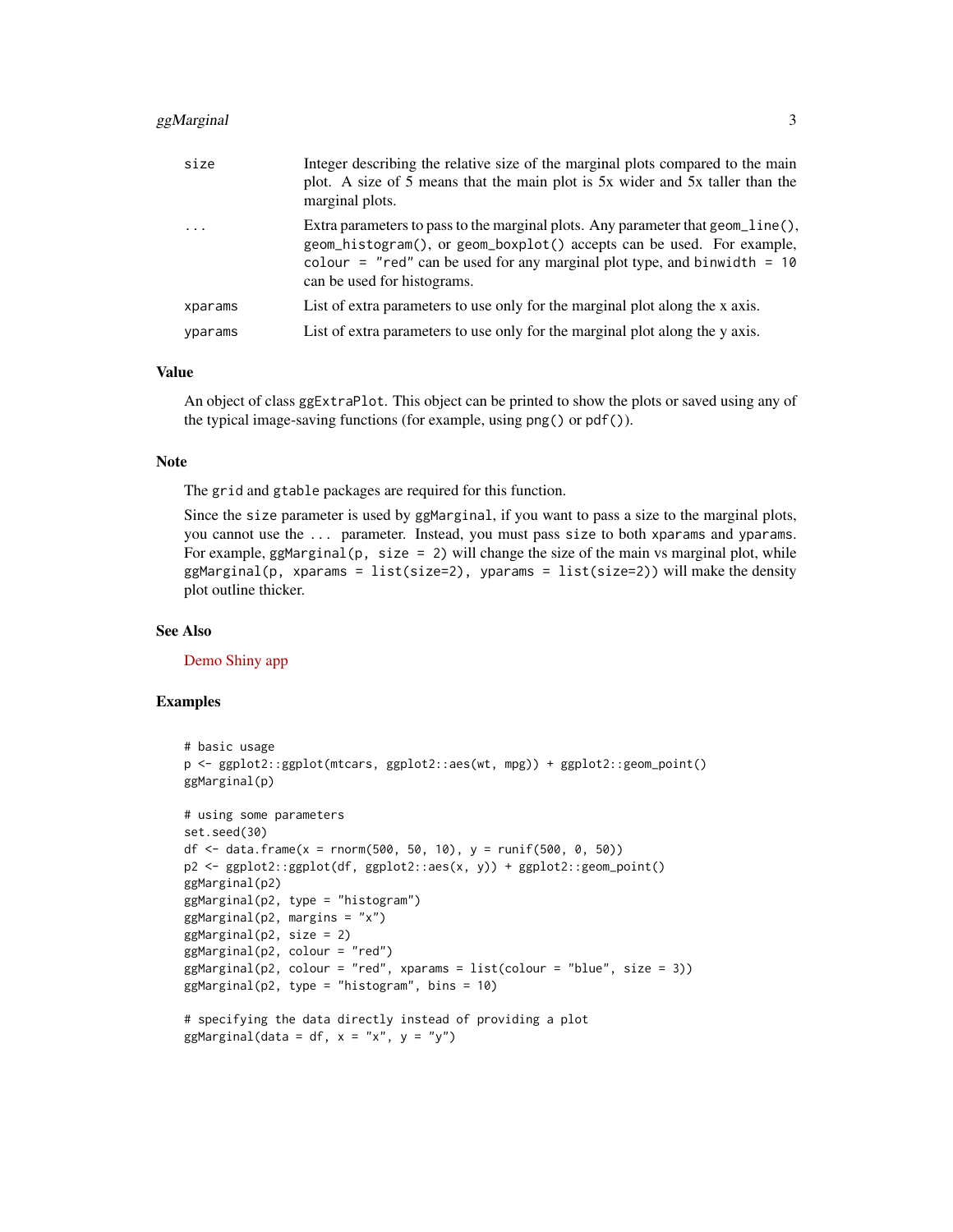```
# more examples showing how the marginal plots are properly aligned even when
# the main plot axis/margins/size/etc are changed
set.seed(30)
df2 <- data.frame(x = c(rnorm(250, 50, 10), rnorm(250, 100, 10)),
                  y = runif(500, 0, 50))
p2 <- ggplot2::ggplot(df2, ggplot2::aes(x, y)) + ggplot2::geom_point()
ggMarginal(p2)
p2 <- p2 + ggplot2::ggtitle("Random data") + ggplot2::theme_bw(30)
ggMarginal(p2)
p3 <- ggplot2::ggplot(df2, ggplot2::aes(log(x), y - 500)) + ggplot2::geom_point()
ggMarginal(p3)
p4 \leq p3 + ggplot2::scale_x_{continuous}(limits = c(2, 6)) + ggplot2::theme_bw(50)ggMarginal(p4)
```
ggMarginalGadget *ggMarginal gadget*

#### **Description**

This gadget and addin allow you to select a ggplot2 plot and interactively use ggMarginal to build marginal plots on top of your scatterplot.

#### Usage

```
ggMarginalGadget(plot)
```
#### Arguments

plot A ggplot2 scatterplot

#### Value

An object of class ggExtraPlot. This object can be printed to show the marginal plots or saved using any of the typical image-saving functions

#### Note

To use the RStudio addin, highlight the code for a plot in RStudio and select *ggplot2 Marginal Plots* from the RStudio *Addins* menu. This will embed the marginal plots code into your script. Alternatively, you can call ggMarginalGadget() with a ggplot2 plot, and the gadget will return a plot object.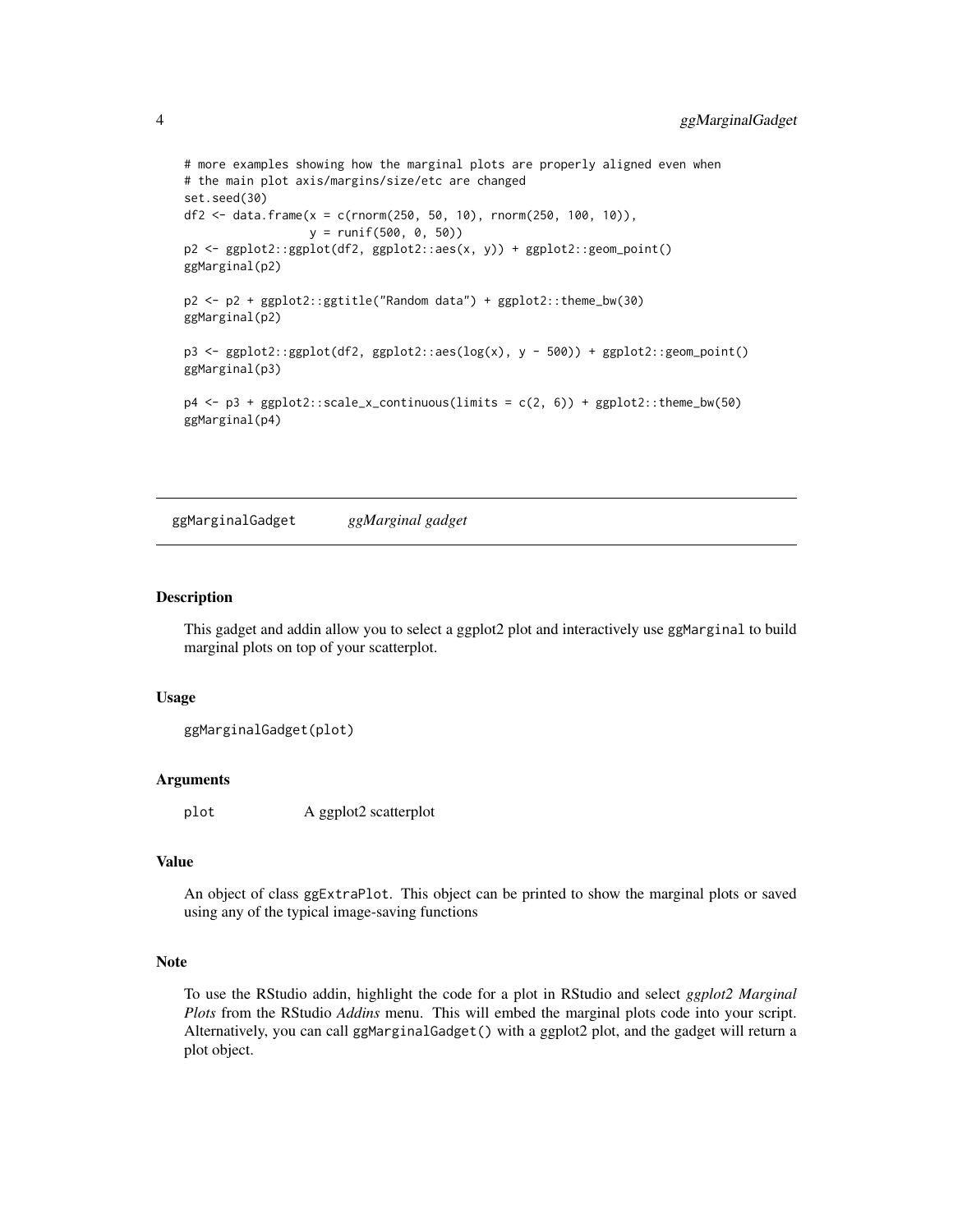#### <span id="page-4-0"></span>plotCount 5

#### Examples

```
if (interactive()) {
 plot <- ggplot2::ggplot(mtcars, ggplot2::aes(wt, mpg)) + ggplot2::geom_point()
 plot2 <- ggMarginalGadget(plot)
}
```
plotCount *Plot count data with ggplot2*

#### Description

Create a bar plot of count (frequency) data that is stored in a data.frame or table.

#### Usage

plotCount(x, ...)

#### Arguments

|                         | A data frame or table. See 'Details' for more information.                     |
|-------------------------|--------------------------------------------------------------------------------|
| $\cdot$ $\cdot$ $\cdot$ | Extra parameters to pass to the barplot. Any parameter that geom bar() accepts |
|                         | can be used. For example, $fill = "red"$ can be used fto make the bars red.    |

#### Details

The argument to this function is expected to be either a data.frame or a table.

If a data.frame is provided, it must have exactly two columns: the first column contains the of unique values in the data, and the second column is the corresponding integer frequencies to each value.

If a table is provided, it must have exactly one row: the rownames are the unique values in the data, and the row values are the corresponding integer frequencies to each value.

#### Value

A ggplot2 object that can be have more layers added onto it.

```
plotCount(table(infert$education))
df <- data.frame("vehicle" = c("bicycle", "car", "unicycle", "Boeing747"),
                 "NumWheels" = c(2, 4, 1, 16))
plotCount(df) + removeGridX()
```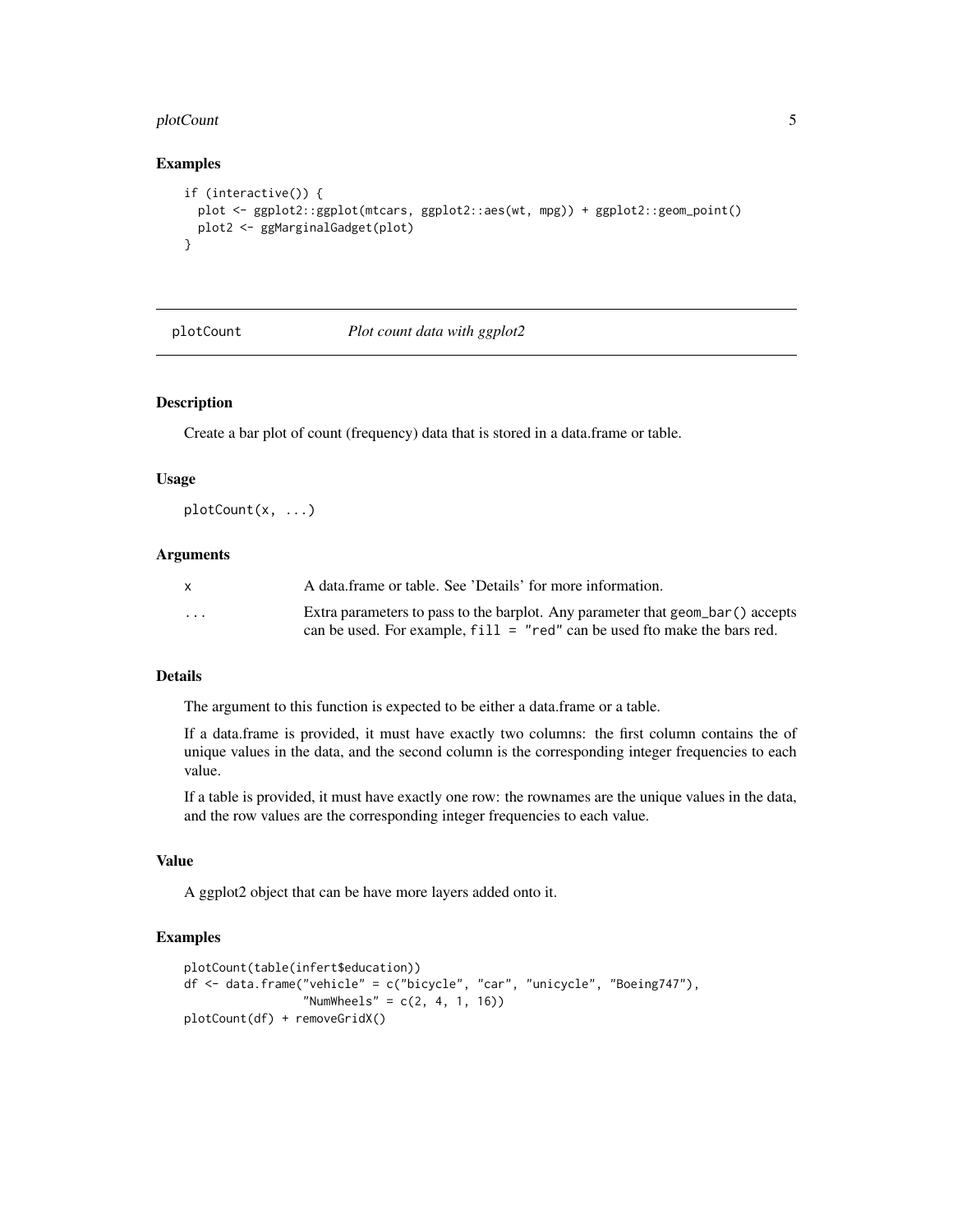<span id="page-5-0"></span>

#### Description

Remove grid lines from a ggplot2 plot, to have a cleaner and simpler plot

#### Usage

 $removeGrid(x = TRUE, y = TRUE)$ removeGridX() removeGridY()

#### Arguments

| $\boldsymbol{\mathsf{x}}$ | Whether to remove grid lines from the x axis. |
|---------------------------|-----------------------------------------------|
| <b>V</b>                  | Whether to remove grid lines from the y axis. |

#### Details

Minor grid lines are always removed.

removeGrid removes the major grid lines from the x and/or y axis (both by default).

removeGridX is a shortcut for removeGrid( $x = TRUE$ ,  $y = FALSE$ )

removeGridY is a shortcut for removeGrid( $x =$  FALSE,  $y =$  TRUE)

#### Value

A ggplot2 layer that can be added to an existing ggplot2 object.

```
df <- data.frame(x = 1:50, y = 1:50)
p <- ggplot2::ggplot(df, ggplot2::aes(x, y)) + ggplot2::geom_point()
p + removeGrid()
p + removeGrid(y = FALSE)
p + removeGridX()
```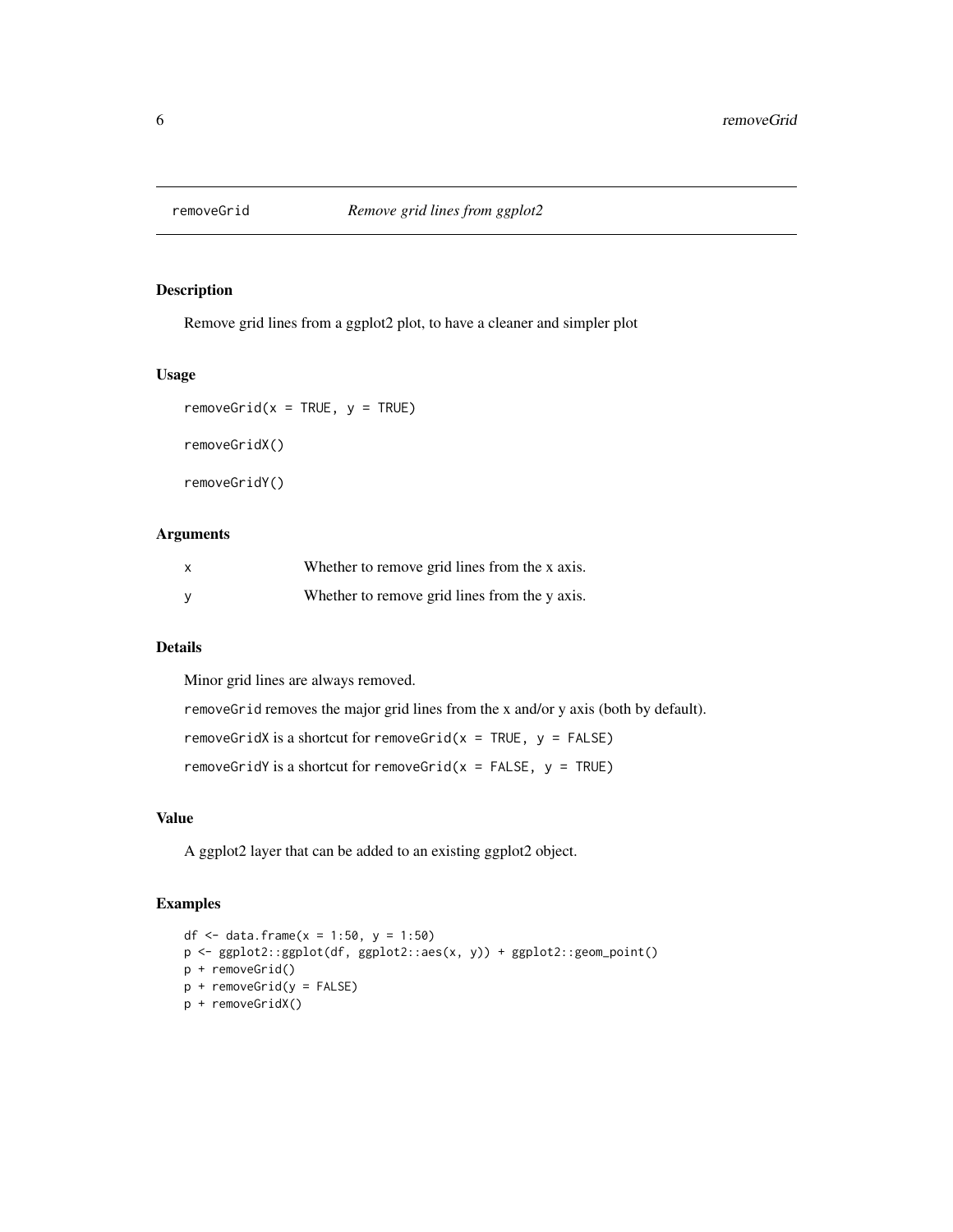<span id="page-6-0"></span>

#### Description

Rotate the labels on the x axis to be rotated so that they are vertical, which is often useful when there are many overlapping labels along the x axis.

#### Usage

```
rotateTextX()
```
#### Details

This function is quite simple, but it can be useful if you don't have the exact syntax to do this engraved in your head.

#### Value

A ggplot2 layer that can be added to an existing ggplot2 object.

#### Examples

```
df \le data.frame(x = paste("Letter", LETTERS, sep = "_"),
                 y = seq_along(LETTERS))
p <- ggplot2::ggplot(df, ggplot2::aes(x, y)) + ggplot2::geom_point()
p + rotateTextX()
```
runExample *Run ggExtra example*

#### Description

Launch a Shiny app that shows a demo of what can be done with ggExtra::ggMarginal.

#### Usage

```
runExample()
```
#### Details

This example is also [available online.](http://daattali.com/shiny/ggExtra-ggMarginal-demo/)

```
## Only run this example in interactive R sessions
if (interactive()) {
 runExample()
}
```